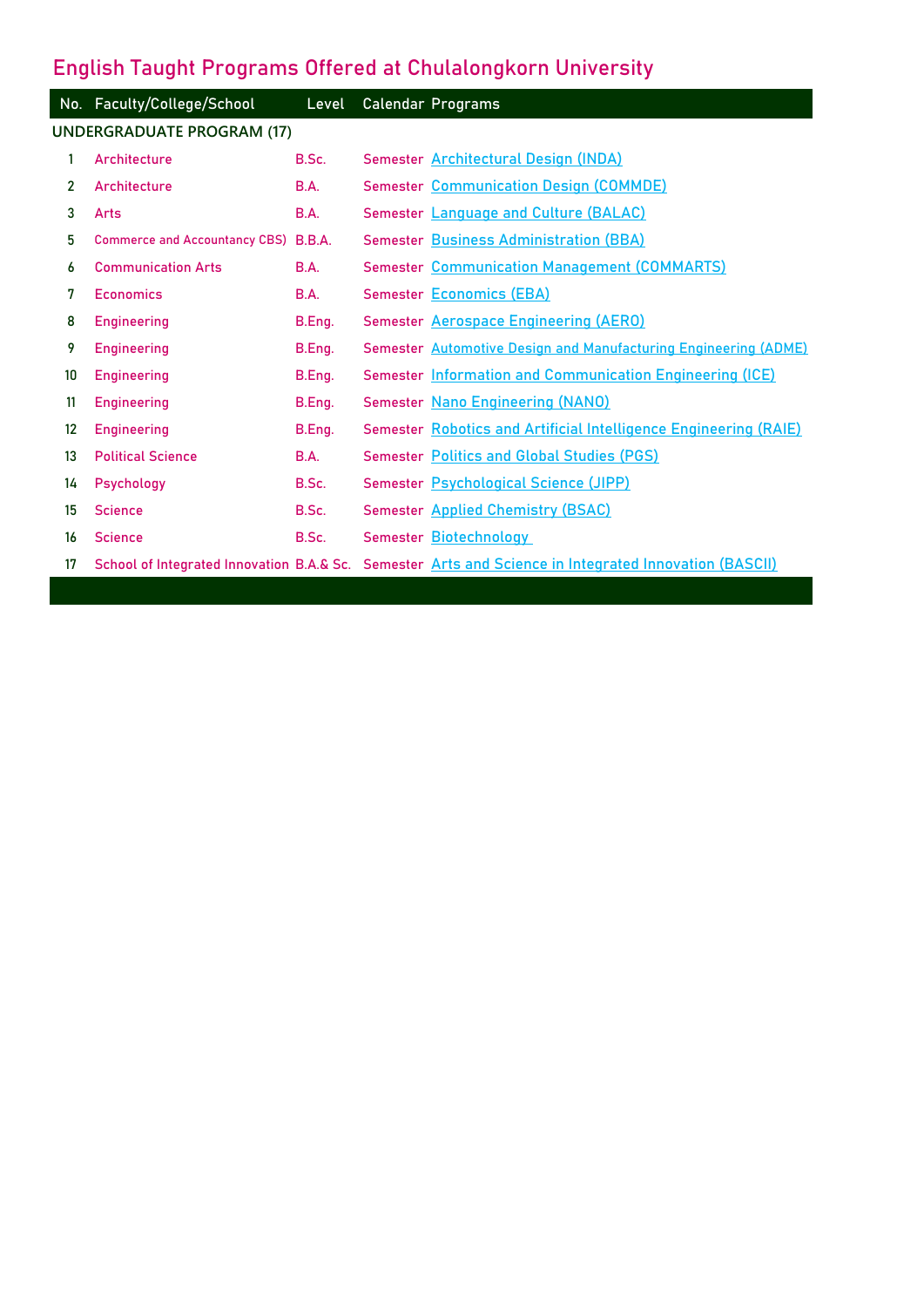## **English Taught Programs Offered at Chulalongkorn University**

|                   | No. Faculty/College/School      | Level       | <b>Calendar Programs</b>                                                |
|-------------------|---------------------------------|-------------|-------------------------------------------------------------------------|
|                   | <b>GRADAUTE PROGRAM (73)</b>    |             |                                                                         |
|                   | 1-2 Allied Health Sciences      |             | M.Sc./Ph.D. Semester Food and Nutrition                                 |
| 3                 | Architecture                    |             | M.Arch. Semester <b>Architectural Design (I+MARCH)</b>                  |
| 4                 | Architecture                    | M.Sc.       | Semester Urban Strategies                                               |
| 5-6 Arts          |                                 |             | M.A./Ph.D. Semester Thai Studies                                        |
| $7 - 8$           | Arts                            |             | M.A./Ph.D. Semester Information Studies                                 |
| 9                 | <b>Commerce and Accountancy</b> | <b>M.M.</b> | Semester International Business Management (MM)                         |
| 10                | <b>Commerce and Accountancy</b> | M.Sc.       | Trimester Finance (MSF)                                                 |
| 11                | <b>Commerce and Accountancy</b> | M.Sc.       | Semester Branding and Marketing (MBM)                                   |
| $12 \overline{ }$ | <b>Commerce and Accountancy</b> | M.B.A.      | Semester Business Administration (MBA)                                  |
| 13                | <b>Commerce and Accountancy</b> | Ph.D.       | Semester Doctor of Philosophy program                                   |
| 15                | <b>Communication Arts</b>       | M.A.        | <b>Semester Strategic Communication Management</b>                      |
| 16                | Dentistry                       | M.Sc.       | <b>Semester Esthetic Restorative and Implant Dentistry</b>              |
| 17                | Dentistry                       | M.Sc        | Semester Geriatric Dentistry and Special Patients Care                  |
|                   | 18-19 Dentistry                 |             | M.Sc/Ph.D. Semester Oral Biology                                        |
| 20                | Dentistry                       | Ph.D.       | Semester Dental Public Health                                           |
| 21                | Dentistry                       | Ph.D.       | Semester Orthodontics                                                   |
| 22                | Dentistry                       | M.Sc.       | <b>Semester Operative Dentistry</b>                                     |
| 23                | <b>Economics</b>                | M.A.        | Trimester Business and Managerial Economics (MABE)                      |
| 24                | <b>Education</b>                | M.Ed.       | Semester Teaching English as a Foreign Language (TEFL)                  |
| 25                | <b>Engineering</b>              | M.Eng.      | Semester Georesources and Petroleum Engineering                         |
| 26                | Engineering                     | D.Eng.      | Semester Civil Engineering                                              |
| 27                | Law                             | LL.M.       | <b>Trimester Business Law</b>                                           |
| 28                | Medicine                        | M.Sc.       | Semester Health Development                                             |
|                   | 29-30 Medicine                  |             | M.Sc./Ph.D. Semester Medical Sciences                                   |
|                   | 31-32 Medicine                  |             | M.Sc./Ph.D. Semester Clinical Sciences                                  |
| 33                | Medicine                        | Ph.D.       | <b>Semester Biomedical Science and Biotechnology</b>                    |
| 34                | <b>Nursing</b>                  | Ph.D.       | <b>Semester Nursing Science</b>                                         |
|                   | 35-36 Pharmaceutical Science    |             | M.Sc./Ph.D. Semester Pharmaceutical Technology                          |
|                   | 37-38 Pharmaceutical Science    |             | M.Sc./Ph.D. Semester Social and Administrative Pharmacy                 |
| 39                | <b>Pharmaceutical Science</b>   | Ph.D.       | Semester Pharmaceutical Care                                            |
| 40                | <b>Political Science</b>        | M.A.        | Trimester International Development Studies (MAIDS)                     |
| 41                | <b>Political Science</b>        | Ph.D.       | Trimester International Development Studies (GRID)                      |
|                   | 42-43 Science                   |             | M.Sc./Ph.D. Semester Computer Science and Information Technology (CSIT) |
| 44                | Science                         | M.Sc.       | Semester Food Science and Technology                                    |
| 45                | Science                         | M.Sc.       | Trimester Petroleum Geoscience                                          |
|                   | 46-47 Science                   |             | M.Sc./Ph.D. Trimester Microbiology and Microbial Technology             |